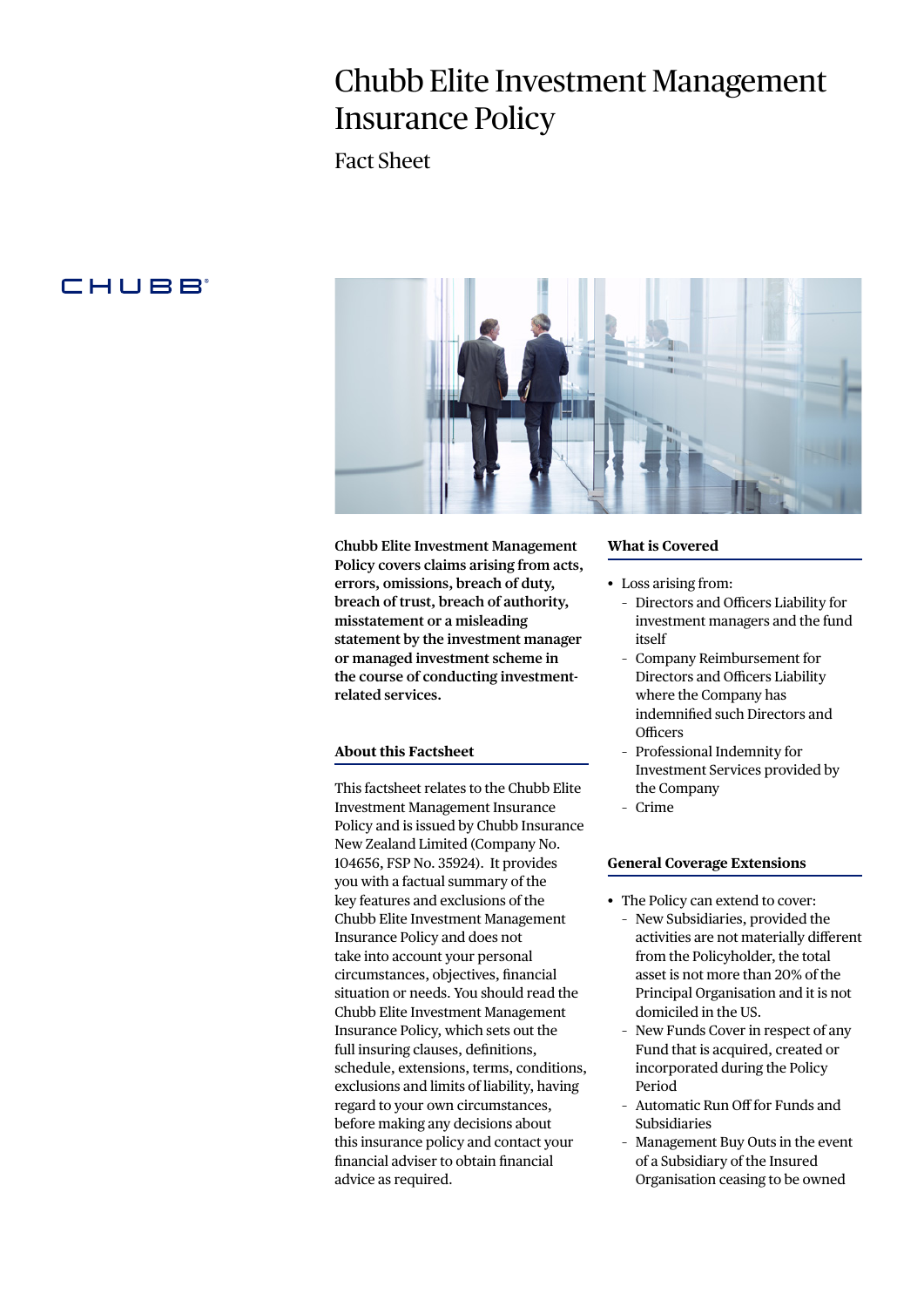by the Insured Organisation as a result of a buy-out by existing management

- Deprivation of Assets Expenses arising from a Claim
- Key Man Loss Chubb will reimburse the Insured Organisation for the reasonable costs and expenses with the prior written consent of Chubb in order to prevent or limit adverse effects that is directly caused by the discharge or enforced resignation of a key Investment Manager
- Extradition Proceedings
- Bail Bond Costs, Crisis Costs and Public Relations Expenses
- Legal Representation Expenses
- Pre-Investigation Costs.

# **D&O Section Coverage Extensions**

- The D&O Section can extend to cover: – An Additional Excess Limit for
	- Directors & Officers for Non-Indemnified Loss
	- Claims made against an Insured Person whilst acting as an Outside Director for which the Insured Organisation is not permitted to Indemnify
	- Tax Liability
	- Civil Fines or Pecuniary Penalties
	- Costs, charges and expenses incurred by any shareholder of the Insured Organisation in pursuing a Claim to the extent that the Insured Organisation is legally liable pay such costs.

#### **PI Section Coverage Extensions**

- The PI Section can extend to cover:
	- Loss of Documents
	- Breach of Privacy
	- External Dispute Resolution any action or complaint by a consumer in an external dispute resolution ('EDR') body approved by the responsible Minister of the Crown under the Financial Service Providers (Registration and Dispute Resolution) Act 2008

– Mitigation Costs - Chubb's consent, Chubb will pay reasonable expenses incurred and paid by the Insured in taking action which prevents a Professional Indemnity Claim being made and where, in the absence of such action, such Claim would have been made.

## **Crime Section Coverage Extensions**

- The Crime Section can extend to cover:
	- Crime Costs with Chubb's prior written consent, Chubb will pay reasonable expenses incurred and paid by the Insured Organisation only when establishing the existence and amount of any direct Loss that is covered under Crime.
	- Reproduction of Electronic Computer Programs - Chubb will pay any reasonable expenses incurred and paid by the Insured Organisation, with Chubb's prior written consent in reproducing or duplicating electronic computer programs damaged or destroyed as a result of Criminal Conduct covered under Crime.

# **What is not covered**

# **General Section**

- Loss arising from:
	- Prior Matters
	- Wilful breach of duty or committing deliberate criminal, fraudulent or dishonest act or omission unless covered by Crime
	- Bodily Injury or Property Damage.

# **D&O Section**

- Loss arising from:
	- Insured versus Insured claims (in the USA only)
	- Professional Indemnity related claims
	- Outside Directorship Liability when:
		- Any Loss that is insured under any other policy entered into by, or effected on behalf of the Outside Organisation, or under which the Insured Person is a beneficiary, whether prior or current

– Any Insured or Outside Organisation or any director, officer or employee of the Outside Organisation or any individuals or entities who at the time of the Wrongful Act directly or beneficially owns 20% or more of the Outside Organisation or had/has a representative individual or individuals holding a board position in such Outside Organisation.

# **PI Section**

- Loss arising from:
	- Counterparty Insolvency the policy excludes Losses from when the counter party (Investment company, broker, dealer, buyer, seller or underwriter or other organisations other than the Insured Organisation) fails or suspend to pay or fails to fulfil a contract.
	- Pollution
	- Assumed Liability attached to the Insured by a contract, warranty or agreement which would not have otherwise attached.

# **Crime Section**

- Loss arising from:
	- Uncovered Matters consequential losses, hidden and/or gradual damage to physical properties
	- Proprietary Information Loss resulting from the use, accessing and dissemination of any confidential information
	- Fraudulent Features in Electronic Computer Programs - Loss resulting from fraudulent features contained in electronic computer programs developed for sale to, or that were sold to, multiple customers at the time of their acquisition from a vendor or consultant
	- Infidelity of Directors
	- Known wrongful acts.